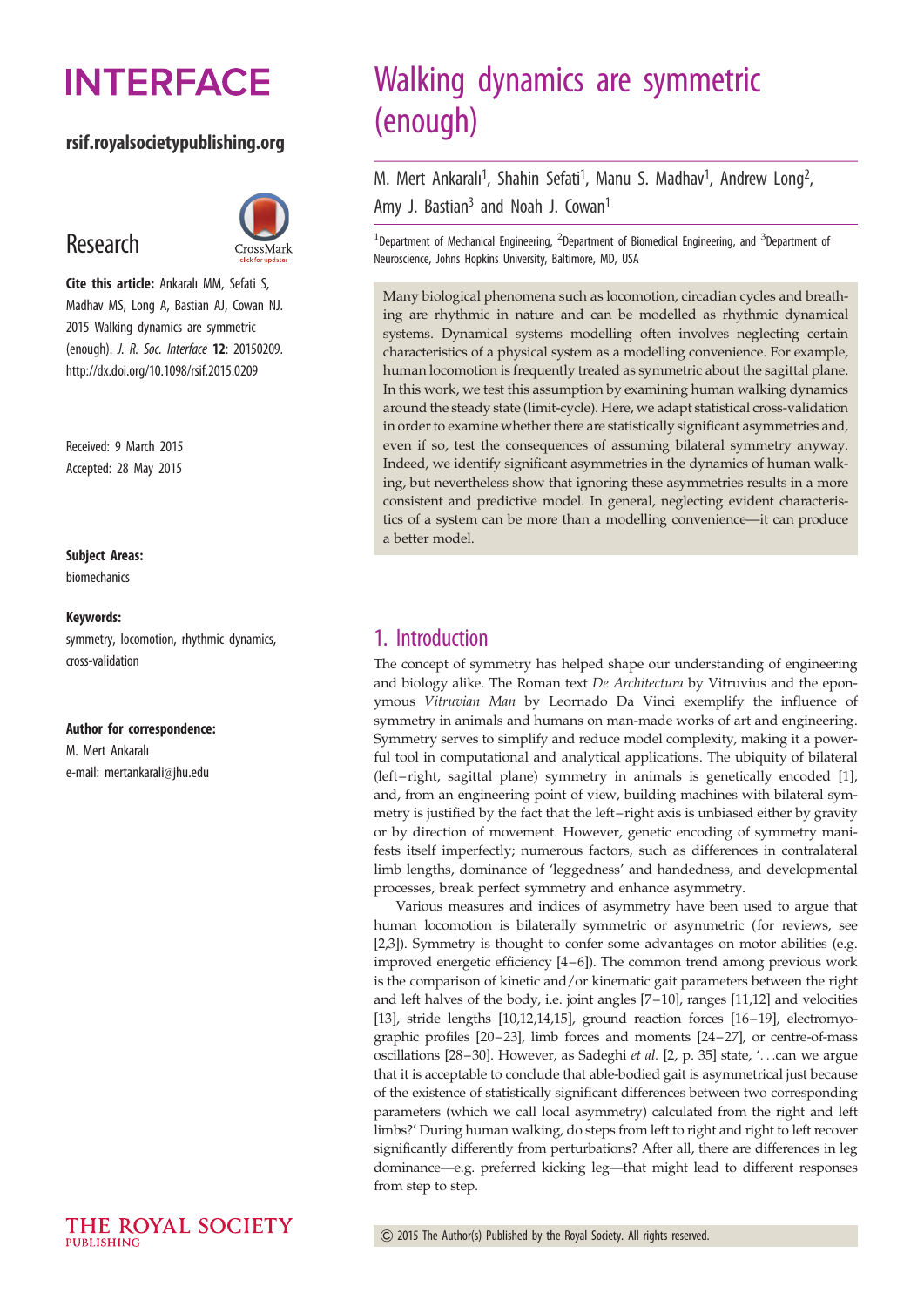Aside from demonstrating asymmetry (or not) in gait parameters, we found no studies examining the potential benefits of neglecting evident asymmetries. If there is a stepto-step dynamical asymmetry, does fitting a model from stride to stride (two step) rather than step to step (one step) better capture the dynamics of human walking? Of course, no single physical system has perfect symmetry. Thus symmetric models are inherently wrong for any physical system, but may nevertheless be useful for simplifying both the modelling and analysis.

'Essentially all models are wrong, but some are useful' wrote George E. P. Box in his seminal book [[31,](#page-9-0) p. 424]. According to Box, the important practical concern regarding the models of physical phenomena is 'how wrong do they have to be to not be useful?' With regard to bilateral asymmetry in human walking, we attempt to frame this concern as follows. How wrong is it to neglect asymmetry from a statistical point of view? And how useful is symmetric modelling in terms of predictive power and simplicity? In most cases, correctness and usefulness are directly related, and they are tested simultaneously. However, in the context of data-driven modelling of human walking dynamics, the 'wrongness' and 'usefulness' of assuming symmetry are related but have critical, nuanced differences. The methods presented in this paper allow us to independently (statistically) address these differences.

In this paper, we test the assumption of bilateral symmetry in the dynamics of human walking. As an example, consider fitting linear models to two distinct datasets (e.g. 'left steps' and 'right steps') and testing these models in terms of their respective ability to predict isolated validation data from just the one of the datasets, say 'left steps'. If walking were perfectly symmetric, both the left-step ('correct') model and right-step ('wrong') model would perform indistinguishably in left-step validation. However, we show that there are statistically significant asymmetries in the dynamics of human walking in healthy subjects in the sense that the 'wrong' model performs statistically worse than the 'correct' model in validation. Despite these asymmetries, we also show that a more consistent and predictive model of the dynamics is obtained by assuming symmetry, and pooling all the data from both left and right steps to form a generic model. Quite surprisingly, this fit significantly out-performs the mapping fitted to only left steps even when predicting left-step data. This is good news because, in addition to our finding that it is statistically better to neglect asymmetry, it is also practically and theoretically convenient to assume symmetry. These advantages lead us to conclude that the assumption of symmetry in walking dynamics, though clearly wrong in a platonic sense, is nevertheless more useful for all practical purposes.

#### 1.1. Modelling the rhythmic dynamics

Our approach to analysing and modelling walking involves treating the underlying behaviour as a finite-dimensional nonlinear rhythmic dynamical system operating around a stable limit-cycle. This type of modelling approach has been successful for robotic [\[32](#page-9-0)–[35](#page-9-0)] and biological systems [[36](#page-9-0)–[40](#page-9-0)]. A limit-cycle is an isolated periodic trajectory that is a solution to the equations governing the dynamical system [[41](#page-9-0)]. A limit-cycle is said to be stable if all trajectories in a sufficiently small neighbourhood of the limit-cycle converge to it.

We further use Poincaré theory in our analysis of rhythmic walking dynamics. A Poincaré return map [\[38,41](#page-9-0)] is a mapping from a transverse section S back to itself, obtained by tracing the consecutive intersections of the state trajectories with the section S. This return map reduces the continuous rhythmic dynamical system to a nonlinear discrete dynamical system that preserves many properties of the behaviour. The specific Poincaré section that we adopt for human walking is the heel-strike event, as explained in §2.2.

The intersection of the limit-cycle with the Poincaré section is an isolated fixed point of the return map. The limit-cycle is asymptotically stable if and only if this fixed point is stable. Our second modelling approximation is based on the Hartman–Grobman theorem (or linearization theorem), which states that local flow around any hyperbolic fixed point is homeomorphic to the one governed by its linearization around the fixed point itself. Thus, as detailed in §2.2, we fitted linear models to walking trajectories on the Poincaré maps.

#### 1.2. Limit-cycle dynamics and symmetry

Here, we define symmetry in the context of limit-cycle modelling of walking and consider what kind of symmetries (and asymmetries) can be addressed using this approach.

In our modelling approach, there are two core elements: the limit-cycle of the rhythmic system, which characterizes the steady-state behaviour and the dynamics (both deterministic and stochastic) around the limit-cycle. In this paper, we are interested in the latter.

Beyond its utility for approximation, bilateral symmetry of the (steady-state) limit-cycle trajectory may have physio-logical significance, such as reducing metabolic cost [\[4](#page-8-0)-[6\]](#page-8-0). Indeed, the kinematic and kinetic variables that are the focus of the majority of studies that address human [\[2\]](#page-8-0) or animal [\[42](#page-9-0),[43\]](#page-9-0) locomotor symmetry are steady-state (periodic) variables that correspond to the limit-cycle of a dynamic model.

Here, we consider the dynamics near, but off the limit-cycle, using data from Poincaré sections to estimate return maps. Hence our analysis is not based on the steady-state parameters of gait, but how the gait deviates from and recovers to these steady-state parameters. To the best of our knowledge, this is the first study that analyses the dynamical symmetry of biological rhythmic systems. We validate our methods in data from normal human walking experiments. These methods are also applicable to robotic or biological locomotor behaviour with approximately symmetric gait patterns.

## 2. Material and methods

The system of interest is human treadmill walking. This dataset is obtained for eight healthy young adult participants, at three different belt speeds (0.5, 1.0 and  $1.5 \text{ m s}^{-1}$ ). We required the subjects to cross their arms in order to continuously record the marker positions.

#### 2.1. Kinematic data

We placed infrared markers on each subject's left and right shoulder, hip, knee, ankle and toe. Markers were tracked in three dimensions using Optotrak (Northern Digital) at 100 Hz. The marker data were used to calculate the four sagittal plane angles on each side as illustrated in [figure 1](#page-2-0). The raw angular data were smoothed with a zero-phase-lag (non-causal) Butterworth filter (fifth order with a cut-off frequency of 10 Hz) to remove measurement noise and ease angular velocity estimation.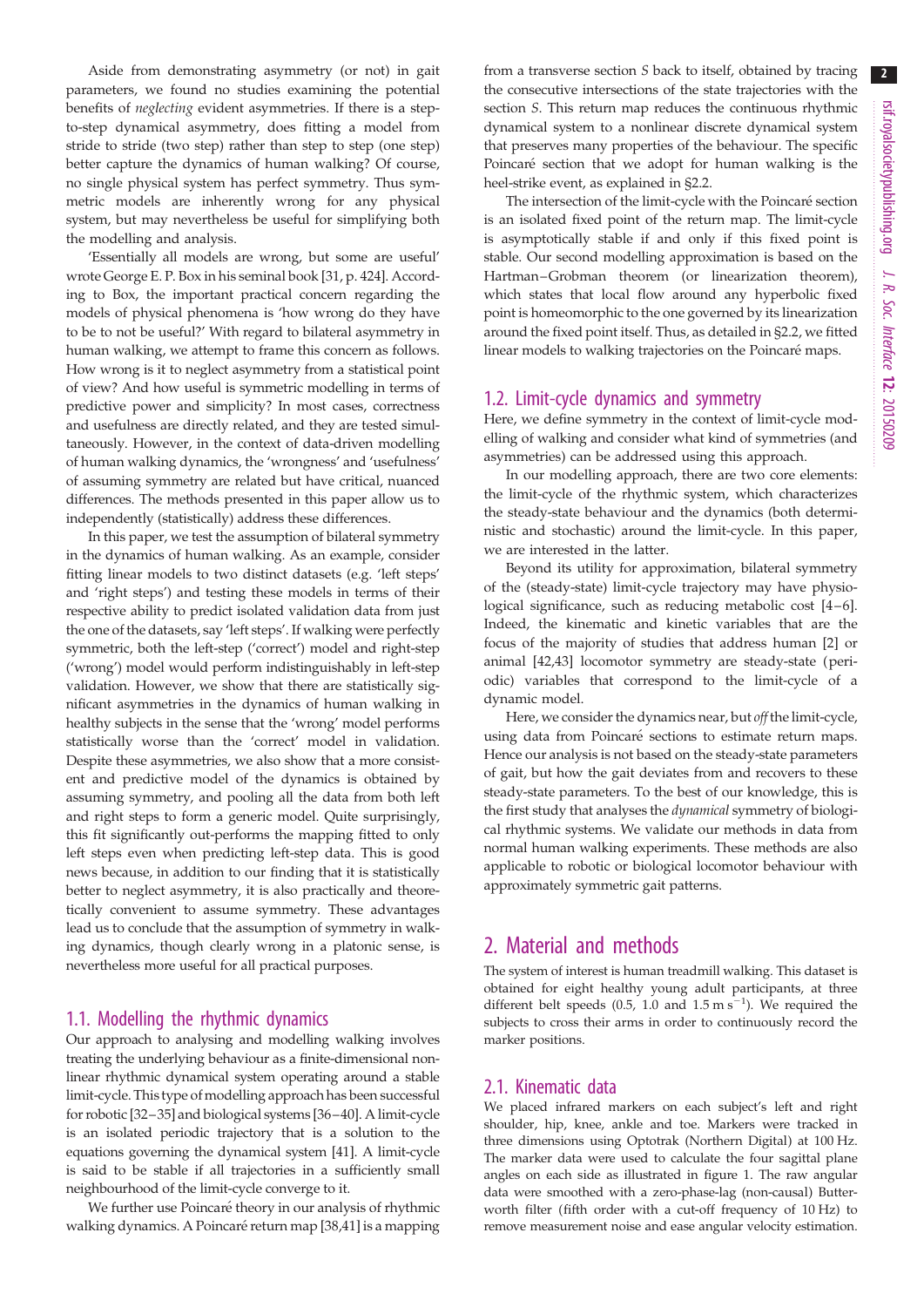<span id="page-2-0"></span>

Figure 1. Visualization of leg angle vector  $\theta$ . The left leg (blue) and right leg (red) alternate between stance and swing phase over the course of a stride. The variables  $\theta_{\text{fl}}$ ,  $\theta_{\text{al}}$ ,  $\theta_{\text{kl}}$  and  $\theta_{\text{hl}}$  correspond to the left foot, ankle, knee and hip angles, respectively. The corresponding right leg angles,  $\theta_{\text{fR}}$ ,  $\theta_{\text{aR}}$ ,  $\theta_{\text{kR}}$  and  $\theta_{\text{hR}}$ , are not labelled. The eight leg angles and their respective angular velocities form the 16-dimensional state vector.

In order to estimate angular velocities, a central difference filter and another zero-phase-lag Butterworth filter was applied to the smoothed angular data similar to the methods adopted in the biomechanics literature [\[44,45](#page-9-0)]. We assume that the smoothed angles (2.8) and angular velocities (2.8) form a 16-dimensional state space for walking. The state vector includes angles (rad),

 $\boldsymbol{\theta}_{\text{L}}(t) = [\theta_{\text{fL}} \quad \theta_{\text{aL}} \quad \theta_{\text{kL}} \quad \theta_{\text{hL}}]^{\text{T}}$ ,  $\boldsymbol{\theta}_{\mathrm{R}}(t) = [\theta_{\mathrm{fR}} \quad \theta_{\mathrm{aR}} \quad \theta_{\mathrm{kR}} \quad \theta_{\mathrm{hR}}]^{\mathrm{T}}$ and  $\boldsymbol{\theta}(t) = \begin{bmatrix} \boldsymbol{\theta}_{\text{L}}(t) \\ \boldsymbol{\theta}_{\text{R}}(t) \end{bmatrix}$  $\Gamma$   $\mathbf{A}$ ,  $(4)$   $\mathbf{I}$ ,  $\mathbf{v}$  $\Big\}$  $\Big\}$  $(2.1)$ 

and angular velocities (rad  $s^{-1}$ ),

$$
\begin{aligned}\n\boldsymbol{\theta}_{\text{L}}(t) &= \begin{bmatrix} \dot{\theta}_{\text{fL}} & \dot{\theta}_{\text{aL}} & \dot{\theta}_{\text{kL}} & \dot{\theta}_{\text{hL}} \end{bmatrix}^{\text{T}}, \\
\boldsymbol{\theta}_{\text{R}}(t) &= \begin{bmatrix} \dot{\theta}_{\text{fR}} & \dot{\theta}_{\text{aR}} & \dot{\theta}_{\text{kR}} & \dot{\theta}_{\text{hR}} \end{bmatrix}^{\text{T}} \\
\boldsymbol{\theta}(t) &= \begin{bmatrix} \boldsymbol{\theta}_{\text{L}}(t) \\ \boldsymbol{\theta}_{\text{R}}(t) \end{bmatrix}.\n\end{aligned} \tag{2.2}
$$

and

Subscripts  $f$ ,  $a$ ,  $k$  and  $h$  stand for foot, ankle, knee and hip, respectively. L and R mnemonically denote the left and right legs.

In order to analyse the data independently from the physical units, the state space was non-dimensionalized based on the time constant associated with pendular walking [[46](#page-9-0)-49]:

$$
\overline{\theta} = \theta
$$
\nand\n
$$
\overline{\dot{\theta}} = \dot{\theta} \sqrt{\frac{l_0}{g'}} \qquad (2.3)
$$

where the bar represents the corresponding non-dimensionalized variable,  $g$  is the gravitational acceleration and  $l_0$  is the leg length of the subject, which is estimated from the marker positions on the right hip and ankle.

#### 2.2. Events and section data

The treadmill used in this study features a split belt<sup>1</sup> that mechanically decouples the vertical ground reaction forces caused by each foot. Each belt is instrumented with a separate load cell, facilitating the estimation of the timing of heel-strike events. We chose heel-strike events as Poincaré sections for the analyses.

Let  $t[k]$  be the detected times of heel-strike events, where  $k \in$  $K = \{1,2,3,...,k_{\text{max}}\}$ , with  $k_{\text{max}}$  being the total number of heelstrike events of both legs in one walking trial. For example, if the first heel-strike event  $(k = 1)$  corresponds to the left leg, sets of odd ( $K_L$ ) and even ( $K_R$ ) integer indices from 1 to  $k_{\text{max}}$  correspond to the left- and right-heel-strike events, respectively, such that  $K = \mathcal{K}_L \cup \mathcal{K}_R$ . Over one stride of walking, there are two Poincaré sections of interest at heel-strike events. The measurement of the state vector at these Poincaré sections is given as follows:

$$
\mathbf{z}[k] = \begin{bmatrix} \overline{\boldsymbol{\theta}}(t[k]) \\ \overline{\dot{\theta}}(t[k]) \end{bmatrix}.
$$
 (2.4)

During steady-state walking and in the absence of noise, the periodic orbit would remain on the limit-cycle:

$$
z[m] = \mu_{\rm L}, \ \forall m \in \mathcal{K}_{\rm L} \}
$$
  
and  

$$
z[m'] = \mu_{\rm R}, \forall m' \in \mathcal{K}_{\rm R}, \}
$$
 (2.5)

where  $\mu$ <sub>L</sub> and  $\mu$ <sub>R</sub> are the fixed points with respect to each of the two distinct Poincaré sections. Note that assuming bilateral symmetry implies that these two fixed points are identical up to a relabelling [[33,50](#page-9-0)-52]. This relabelling can be expressed as a linear mapping of right-heel-strike coordinates:

$$
M: \begin{bmatrix} \overline{\theta}_{\mathrm{L}}(t[k]) \\ \overline{\theta}_{\mathrm{R}}(t[k]) \\ \overline{\dot{\theta}}_{\mathrm{L}}(t[k]) \\ \overline{\dot{\theta}}_{\mathrm{R}}(t[k]) \end{bmatrix} \mapsto \begin{bmatrix} \overline{\theta}_{\mathrm{R}}(t[k]) \\ \overline{\theta}_{\mathrm{L}}(t[k]) \\ \overline{\dot{\theta}}_{\mathrm{R}}(t[k]) \end{bmatrix}, \quad \forall \, k \in \mathcal{K}_{\mathrm{R}}, \tag{2.6}
$$

where

$$
M = \begin{bmatrix} 0 & I_{4 \times 4} & 0 & 0 \\ I_{4 \times 4} & 0 & 0 & 0 \\ 0 & 0 & 0 & I_{4 \times 4} \\ 0 & 0 & I_{4 \times 4} & 0 \end{bmatrix}.
$$
 (2.7)

As explained in §1.1, our approach to modelling human walking centres around fitting linear maps between Poincaré sections around the associated fixed points. First, we estimated the fixed points via

$$
\hat{\mu}_{\rm L} = \frac{1}{|\mathcal{K}_{\rm L}|} \sum_{k \in \mathcal{K}_{\rm L}} z[k]
$$
\nand\n
$$
\hat{\mu}_{\rm R} = \frac{1}{|\mathcal{K}_{\rm R}|} \sum_{k \in \mathcal{K}_{\rm R}} z[k],
$$
\n(2.8)

where  $|\mathcal{K}_L|$  and  $|\mathcal{K}_R|$  denote the cardinality of sets  $\mathcal{K}_L$  and  $\mathcal{K}_R$ , respectively. Note that kinematic asymmetry could be measured directly in terms of the difference between respective fixed points  $\hat{\mu}_{\text{L}}$  and  $\hat{\mu}_{\text{L}}$ . While potentially of interest, the current paper focuses on dynamical asymmetry (measured in terms of the section maps), and thus we computed the residuals by subtracting the estimated fixed points from the section data:

$$
q_{\text{L}}[k] = z[k] - \hat{\mu}_{\text{L}}, \quad k \in \mathcal{K}_{\text{L}}
$$
  
and  

$$
q_{\text{R}}[k] = z[k] - \hat{\mu}_{\text{R}}, \quad k \in \mathcal{K}_{\text{R}}.
$$
 (2.9)

Section maps were estimated using these residuals. A section map from  $q_L$  to the subsequent  $q_R$  is denoted as  $L \mapsto R$ . We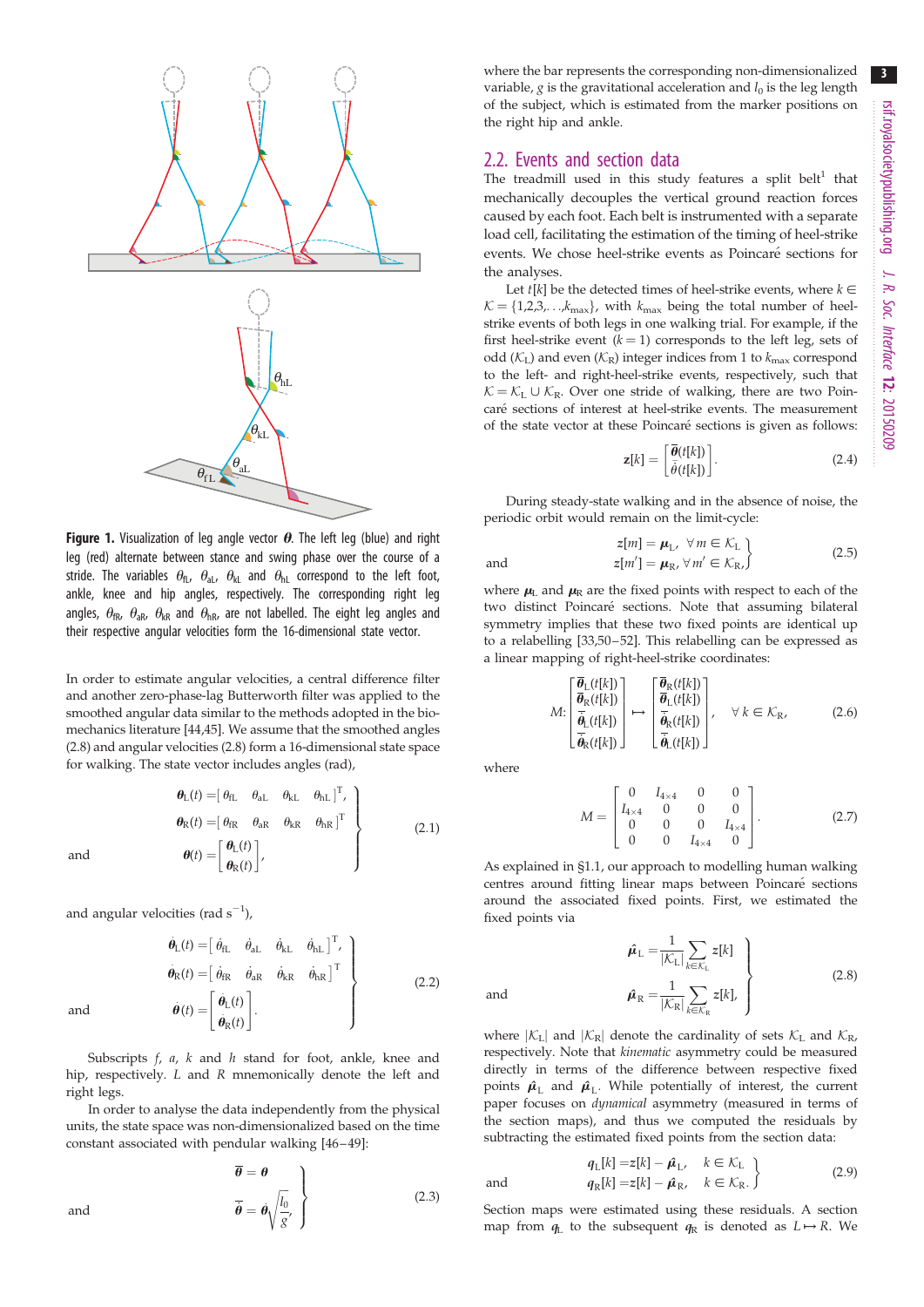

Figure 2. Types of input – output pairs analysed in this paper. L and R represent the Poincaré sections associated with heel-strike events of the left and right legs. (a) Left-to-right step maps (top) and right-to-left step maps (bottom). Step maps are denoted using straight arrows. (b) Left-to-left stride maps (top) and rightto-right stride maps (bottom). Stride maps and step maps are distinguished throughout the paper by shape (straight versus curved arrows, respectively).

fitted two categories of section maps: step to step  $(L \mapsto R$  and R  $\mapsto$  L) and stride to stride (L  $\mapsto$  L and R  $\mapsto$  R). These section maps are illustrated in figure 2.

#### 2.3. Fitting section maps

To fit the section maps for each category explained above, we stack all the appropriate residuals  $(q_L \text{ and/or } q_R)$  in matrices X (input) and  $Y$  (output):

$$
X = [x_1, ..., x_N]^T \text{ and } Y = [y_1, ..., y_N]^T,
$$
  

$$
x_i, y_i \in \mathbb{R}^d,
$$
 (2.10)

where  $x_i$  and  $y_i$  represent residuals (q) from sections evaluated in the data. For example, to fit the  $L \mapsto R$  step-to-step map, one would set the columns of X and Y as follows:

$$
x_{1} = q_{L}[1], \t y_{1} = q_{R}[2],
$$
  
\n
$$
x_{2} = q_{L}[3], \t y_{2} = q_{R}[4],
$$
  
\n
$$
\vdots \t \vdots
$$
  
\n
$$
x_{N} = q_{L}[2N - 1], \t y_{N} = q_{R}[2N].
$$
\n(2.11)

The linear section maps are modelled as  $y_i = Ax_i + \delta_i$ ,  $\forall i$ , where  $\delta_i$  is additive noise. The section map can be estimated via least squares:

$$
\hat{A} = (X^{\dagger}Y)^{\mathrm{T}},\tag{2.12}
$$

where  $X^{\dagger}$  is the Moore–Penrose pseudoinverse of X.

### 3. Statistical approach

Here, we tailor Monte Carlo cross-validation (MCCV) to examine symmetry in walking dynamics. (A similar technique based on bootstrap sampling produces qualitatively similar results [\[53](#page-9-0)].)

## 3.1. Test of symmetry using Monte Carlo crossvalidation

Classical cross-validation (CV) involves fitting a model to a training set of input-output data and validating the model by comparing its predictions on a complementary test set of input-output data. In classical CV, there are  $n$  pairs of input –output data which are then split into a training (fitting) set ( $n_f$  pairs) and complementary test (validation) set  $(n_v = n - n_f$  pairs). The training set is used for model fitting. The fitted model is then applied to the inputs of the test set to generate output predictions; the error metric between the predicted and actual outputs is the cross-validation error (CVE). The CVE is used to evaluate the performance of the model. CV methods are commonly used for selecting models based on their predictive ability [[54](#page-9-0) –[57](#page-9-0)]. A review by Arlot &

Celisse [[58\]](#page-9-0) summarizes different CV methods and discusses their advantages and limitations.

The method that we present in this paper is based on MCCV [\[54](#page-9-0)]. MCCV randomly splits the data  $m$  times with fixed  $n_f$  and  $n_v$  (size of training and test sets, respectively) over the m iterations. For each iteration, the CVE is computed using the respective training and test sets; the overall CVE is estimated using the mean of these m CVEs.

As mentioned before, the model being fitted to input– output data in our case is a linear map. Suppose there are  $n$ pairs of input–output data,  $(x_i, y_i)$ , where  $i \in \mathcal{I} = \{1,2,3,...,$  $n\}$ . Split these data into a training set  $\mathcal{F}\exists(x_f, y_f)$  comprising  $n_f$ pairs, and test set  $V \ni (x_v, y_v)$  comprising  $n_v$  pairs. Define  $X_F$ as the matrix whose rows are  $x_f^T$ , and define  $Y_{\mathcal{F}}$ ,  $X_{\mathcal{V}}$  and  $Y_{\mathcal{V}}$ similarly. We use the following definition of CVE from  $\mathcal F$  to  $\mathcal V$ :

$$
CVE_{\mathcal{F}\mapsto\mathcal{V}} := \frac{||Y_{\mathcal{V}} - X_{\mathcal{V}}A_{\mathcal{F}}^{T}||^{2}}{||Y_{\mathcal{V}}||^{2}},
$$
(3.1)

where  $||\cdot||$  denotes the Frobenius norm and

$$
A_{\mathcal{F}} := (X_{\mathcal{F}}^{\dagger} Y_{\mathcal{F}})^{\mathrm{T}}
$$
 (3.2)

is the least-squares solution (2.12) given the training data  $\mathcal{F}$ .

We tailor classical MCCV for systems that may exhibit discrete symmetry. We focus our discussion and notation on human walking, but these methods are applicable to other forms of locomotion that involve nearly bilaterally symmetric gaits, e.g. walking and trotting [\[49](#page-9-0)], but not clearly asymmetric gaits, e.g. galloping [\[59](#page-9-0)]. In classical MCCV, at each iteration, one CVE is computed using (3.1), whereas, in our CV method, we compute three types of CVEs. Each CVE computation uses the same test set, but the models are fitted using three different training sets.

Each application of the extended CV method requires a 'normal' set,  $N$ , and an equal size 'mirrored' set,  $M$ . In this paper, we analyse four different  $(N, M)$  pairs, which are generated using the input –output data types illustrated in figure 2, i.e. step-to-step transitions ( $\{L \mapsto R\}$  and  $\{R \mapsto L\}$ ) and stride-to-stride transitions ( ${L \mapsto L}$  and  ${R \mapsto R}$ ). For example, if the normal dataset comprises the left-to-right step transitions,  $\mathcal{N} = \{L \mapsto R\}$ , the associated mirrored dataset is  $M = \{R \mapsto L\}$ . Similarly, for strides, if  $N = \{L \mapsto L\}$ represents the set of all transitions from left heel strike to the subsequent left heel strike, then  $M = \{R \mapsto R\}$  are the corresponding right-to-right transitions. All  $(N, M)$ combinations are listed in [table 1](#page-4-0).

The normal and mirrored sets each include  $n$  mutually exclusive input–output pairs, denoted by  $(x_i, y_i) \in \mathcal{N}$  and  $(\hat{x}_i, \hat{y}_i) \in \mathcal{M}$ , respectively, where  $i \in \mathcal{I} = \{1,2,\cdots, n\}$ . Each iteration of extended CV randomly splits this index set  $\mathcal I$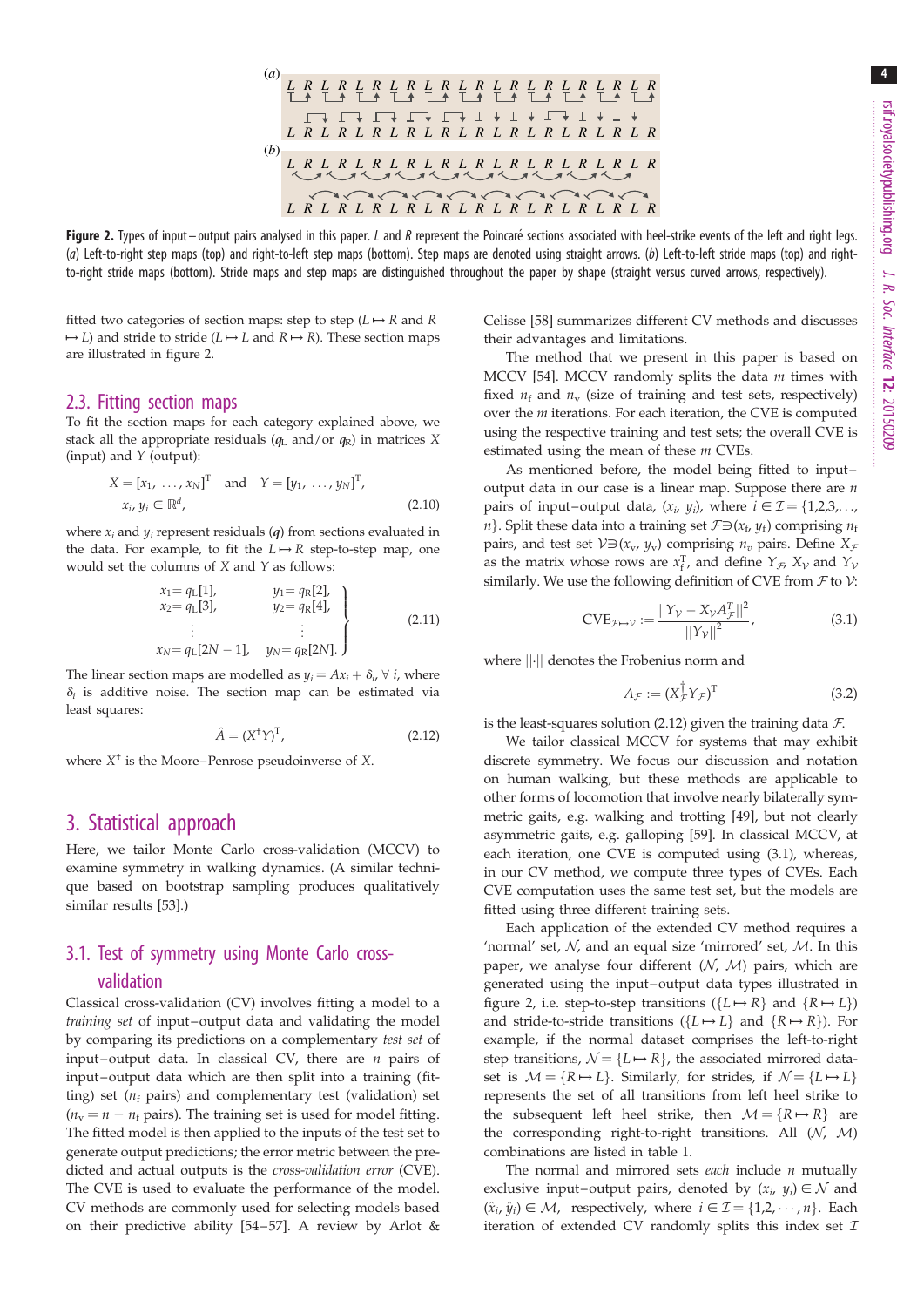5

<span id="page-4-0"></span>**Table 1.** Catalogue of normal,  $\mathcal{N}$ , and associated mirrored,  $\mathcal{M}$ , dataset combinations used in our CV analysis.

|        |                   | $\mathcal M$      |
|--------|-------------------|-------------------|
| step   | $\{L \mapsto R\}$ | $\{R \mapsto L\}$ |
|        | $\{R \mapsto L\}$ | $\{L \mapsto R\}$ |
| stride | $\{L \mapsto L\}$ | $\{R \mapsto R\}$ |
|        | $\{R \mapsto R\}$ | $\{L \mapsto L\}$ |

into a training index set  $\mathcal{I}_f$  and test index set  $\mathcal{I}_v$  in a manner identical to classical CV:  $\mathcal{I}_f \cup \mathcal{I}_v = \mathcal{I}$  and  $\mathcal{I}_f \cap \mathcal{I}_v = \emptyset$ . The three types of CVE computations described below draw the test set from the normal dataset:

$$
\mathcal{V} = \{ (x_v, y_v) \in \mathcal{N} | v \in \mathcal{I}_v \}. \tag{3.3}
$$

Normal cross-validation (NCV) is the same as classical MCCV, in that the training data are also drawn from  $\mathcal{N}$ :

$$
\mathcal{F}_{\text{NCV}} = \{ (x_f, y_f) \in \mathcal{N} | f \in \mathcal{I}_f \}. \tag{3.4}
$$

This set is used for fitting the linear model  $A_{\mathcal{F}_{\text{NCV}}}$  using (3.2). Given  $A_{\mathcal{F}_{\text{NCV}}}$ , the CVE is computed on the common test set  $V$  using (3.1). For NCV, the mirrored dataset  $M$  is not used.

Mirrored cross-validation (MCV) draws the training data from the mirrored dataset  $M$ , using the same training index set  $\mathcal{I}_f$  as NCV:

$$
\mathcal{F}_{\text{MCV}} = \{ (\hat{x}_f, \hat{y}_f) \in \mathcal{M} | f \in \mathcal{I}_f \}. \tag{3.5}
$$

As before, this set is used for computing the linear model  $A_{\mathcal{F}_{\text{MCV}}}$  using (3.2). The common test set V is used for computing the CVE. In MCV, we are using the 'wrong' training data (mirrored), which will be critical to detect dynamical asymmetry in walking. Note that the size (and in fact the indices) of the training data in both MCV and NCV are the same.

Combined cross-validation (CCV) uses training data that is the union of the training sets from NCV and MCV:

$$
\mathcal{F}_{CCV} = \mathcal{F}_{NCV} \cup \mathcal{F}_{MCV}.
$$
 (3.6)

And, as before, this data subset is used to fit the linear model  $A_{\mathcal{F}_{CCV}}$  and the common test set V is used for calculating the CVE. Thus, the model is fitted on data pooled from both  $\mathcal N$ and M, while the test data remain the same. Note that CCV uses twice as much data for fitting as either NCV or MCV.

Figure 3 illustrates the set partitioning for one iteration of extended CV for a general dataset. [Figure 4](#page-5-0)a illustrates one iteration of the extended CV algorithms on step data, where the normal dataset is  $\mathcal{N} = \{L \mapsto R\}$  and the mirrored dataset is  $M = \{R \mapsto L\}$ . [Figure 4](#page-5-0)b illustrates one iteration of the extended CV algorithms on stride data where  $\mathcal{N} = \{L \mapsto L\}$ and  $M = \{R \mapsto R\}$ . The comparison between NCV and MCV will be critical for statistically testing the symmetry of human walking. As both NCV and MCV have training sets of the same size and MCV uses mirrored data, the difference in CVEs offers a direct measure of dynamical asymmetry. For a symmetric system, NCV and MCV errors should be statistically indistinguishable. If there are asymmetries, we should observe higher MCV errors than NCV errors.

However, this comparison alone is not enough to address all concerns because the main advantage of assuming symmetry is that we double the amount of data by combining



**Figure 3.** Illustration of the subsets  $V$ ,  $\mathcal{F}_{NCV}$ ,  $\mathcal{F}_{MCV}$  and  $\mathcal{F}_{CCV}$  after random splitting during an iteration of extended CV methods. The normal dataset,  $\mathcal{N}_r$  is randomly split into the normal training set  $\mathcal{F}_{\text{NCV}}$  and the common test set V.  $\mathcal{F}_{MCV}$  shares the same indices as  $\mathcal{F}_{NCV}$  but is drawn from the mirrored dataset,  $M$ . The training set for the CCV is simply the union of the other two training sets:  $\mathcal{F}_{\text{CCV}} = \mathcal{F}_{\text{NCV}} \cup \mathcal{F}_{\text{MCV}}$ . Note that the subset  $M$   $\mathcal{F}_{\text{MCV}}$  (greyed out) is not used in any of the three CV computations.

the normal and mirrored datasets and fitting a single model. We introduce a potential bias by neglecting the asymmetries in the behaviour, but reduce the variance in the estimation by simply doubling the amount of data used for fitting. From this perspective, comparison between NCV and CCV will be critical for statistically testing predictive powers of asymmetric and symmetric modelling approaches, which is an effective way of testing the 'usefulness' of the symmetry assumption.

#### 4. Results

The results presented here are based on the methods presented in §3.1, which rely on Monte Carlo sampling and CV. The results presented below were qualitatively similar (and stronger in one case) to those obtained using the bootstrap method presented in [[53\]](#page-9-0).

We set the sample size of Monte Carlo iterations to  $m = 1000$  based on pilot experiments which showed that increasing the sample size beyond this had a negligible effect on CVE. In each iteration, 20%  $(n_v/n = 0.2)$  of the normal dataset,  $N$ , was withheld for validation. Training sets for the three CV computations were drawn from the remaining data according to the procedure detailed in §3.1.

#### 4.1. Symmetric versus asymmetric modelling

The question being addressed in this paper is not just the symmetry versus asymmetry of the dynamics of human walking, but also the statistical consequences of choosing one approach over the other. We applied our CV method (§3.1) to expose these consequences.

#### 4.1.1. Step maps

To apply the extended CV to step-to-step transitions, we analysed both combinations of normal and mirrored data:  $(N, M) = (\{L \mapsto R\}, \{R \mapsto L\})$  and  $(N, M) = (\{R \mapsto L\}, \{L \mapsto R\})$ R}) (table 1). For each category of CV—NCV, MCV and CCV—we averaged the errors for both combinations of (N, M). [Figure 5](#page-5-0)a compares MCV and CCV errors with NCV errors from step-to-step data. MCV errors are (statistically) significantly higher than NCV errors at all speeds ( $p_{1.5 \text{ m s}^{-1}}$  = 0.004,  $p_{1 \text{ m s}^{-1}} = 0.008$  and  $p_{0.5 \text{ m s}^{-1}} = 0.004$ ; one-sided Wilcoxon ranksign test). This shows that our dataset is indeed dynamically asymmetric between  $L \mapsto R$  and  $R \mapsto L$ . The comparison of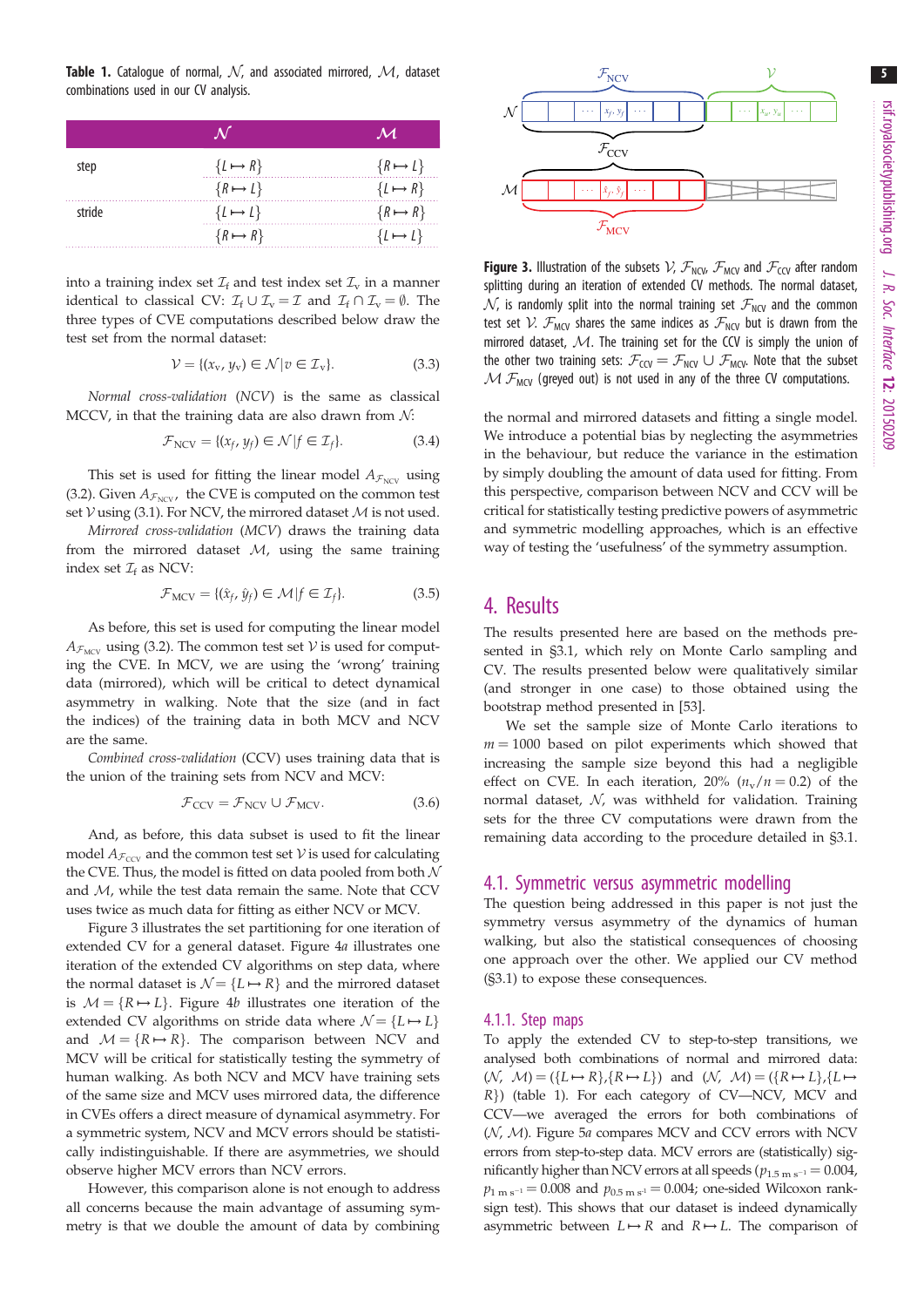<span id="page-5-0"></span>

Figure 4. Illustration of extended CV dataset partitioning. (a) For step-to-step data, the normal dataset  $(N)$  comprises all left-to-right step ordered pairs, whereas the mirrored dataset ( $M$ ) comprises all right-to-left step ordered pairs. (b) For stride-to-stride data, the normal dataset ( $N$ ) comprises all left-to-left stride ordered pairs, whereas the mirrored dataset  $(\mathcal{M})$  comprises all right-to-right stride ordered pairs. In both cases, for each iteration, a common test set  $(\mathcal{V})$ , green arrows), used for all CV methods, is randomly sampled from the normal dataset. The training sets, however, are unique to each method. NCV: the remainder of the normal dataset is used for training ( $\mathcal{F}_{NCV}$ , blue arrows). MCV: the training set ( $\mathcal{F}_{MCV}$ , red arrows) is obtained using the same indices (dashed lines) as for  $\mathcal{F}_{NCV}$ . CCV: the union of the test sets for NCV and MCV constitutes the combined training data ( $\mathcal{F}_{\text{CCV}} = \mathcal{F}_{\text{NCV}} \cup \mathcal{F}_{\text{MCV}}$  red and blue arrows).



Figure 5. Walking is asymmetric, but neglecting this by training a model on the combined data can nevertheless improve fitting. (a) Step-to-step maps. At all speeds, the mean MCV errors (light grey diamonds) were significantly worse than the mean NCV errors, indicating that steps were indeed asymmetric. Despite this left-right asymmetry, the mean CCV errors were not significantly different from the mean NCV errors at the two fastest walking speeds tested and, more surprisingly, were actually lower at the slowest walking speed. The slopes of the fitted lines (dashed) determine the relative increase ( $m > 1$ ) or decrease ( $m < 1$ ) in CV error relative to the NCV error. (b) Stride-to-stride maps. By the same statistical measure, strides were also asymmetric at all speeds, but less substantially so. Moreover, the mean CCV error was lower than mean NCV error at all speeds.

CCV and NCV errors illuminates a different perspective (figure 5*a*). For speeds of  $1.5 \text{ m s}^{-1}$  and  $1.0 \text{ m s}^{-1}$ , CCV and NCV errors were statistically indistinguishable ( $p_{1.5 \text{ m s}^{-1}}$  = 0.38 and  $p_{1,m,s^1} = 0.84$ ; Wilcoxon rank-sign test), suggesting that, for these speeds, the predictive power of a model that assumes symmetry is just as good as one that embraces the asymmetry.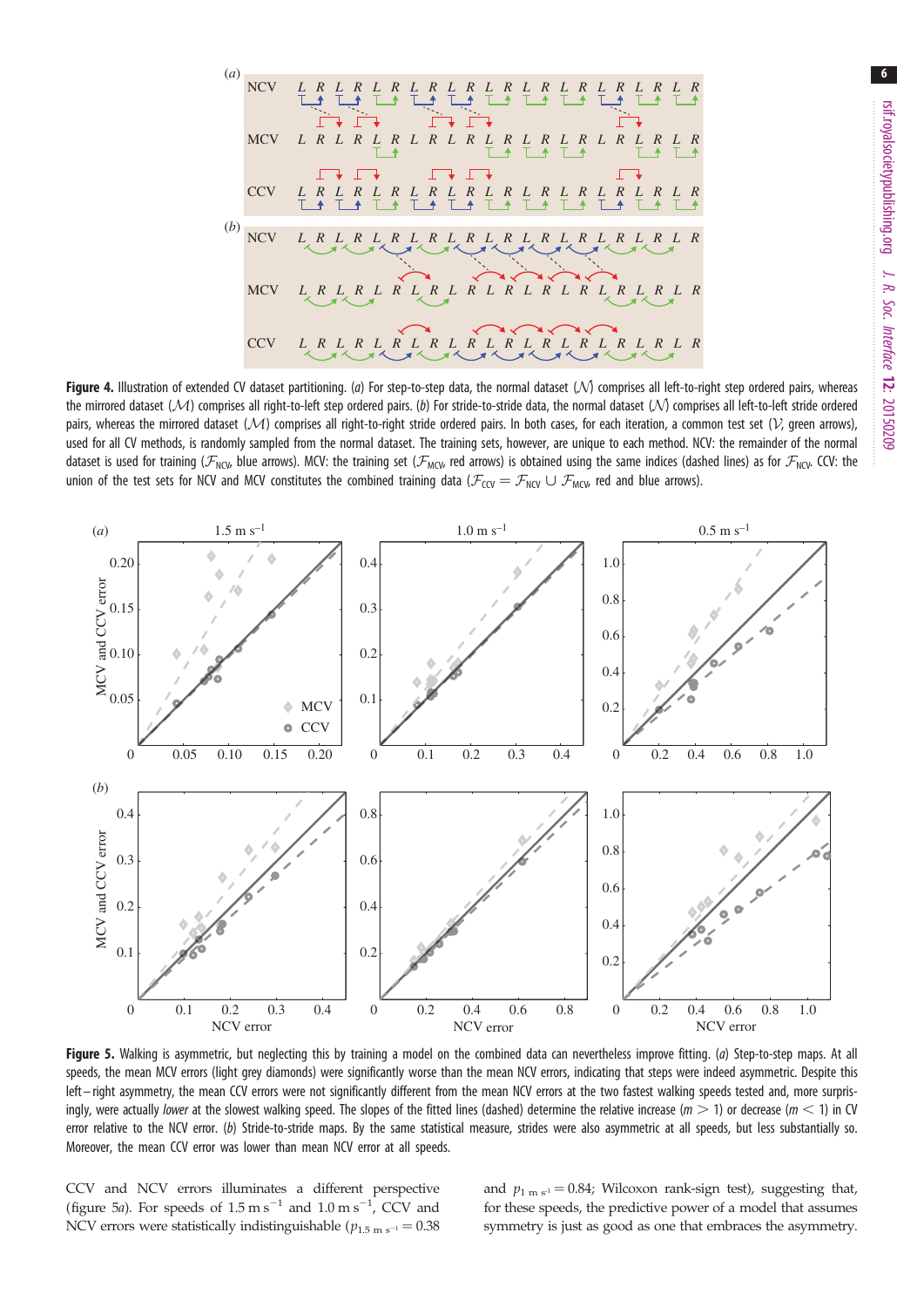<span id="page-6-0"></span>

Figure 6. Model uncertainty at all three speeds was lower when symmetry was assumed in both  $(a)$  step-to-step and  $(b)$  stride-to-stride maps. Each marker compares the model uncertainty with asymmetry and with symmetry of a single individual. Dashed line denotes the best fitted line ( passing through the origin) to the comparison markers. The percentage improvement is given by  $(1 - m) \times 100$ , where m is the slope of the fitted line.

More surprisingly, the average CCV error for the slowest speed tested was (statistically) significantly lower than the average NCV error ( $p_{0.5 \text{ m s}^{-1}}$  = 0.0039; Wilcoxon one-sided rank-sign test) for the slowest speed (0.5 m  $\rm s^{-1}$ ). In other words, assuming symmetry (CCV) produces a single step-to-step model that has greater predictive power than is achieved by refining the analysis to produce separate  ${L \mapsto R}$  and  ${R \mapsto L}$  step maps.

#### 4.1.2. Stride maps

We analysed the dynamical symmetry and the statistical consequences of symmetric modelling on the stride-to-stride transitions. Similar to before, we analysed two different  $(N, M)$  combinations,  $(N, M) = (\{L \mapsto L\}, \{R \mapsto R\})$  and  $(N, M) = (\{R \mapsto R\}, \{L \mapsto L\})$  [\(table 1\)](#page-4-0). And again, for each category of CV, we averaged the CV errors for both combinations of normal and mirrored data. As in the previous section, we first compared NCV and MCV errors to test if the stride-to-stride dataset is statistically asymmetric. The NCV and CCV errors were also compared to contrast the symmetric and asymmetric modelling approaches.

[Figure 5](#page-5-0)b compares the MCV and CCV errors with NCV error for stride-to-stride data. MCV errors were higher (on average) than NCV errors for all speeds, and these differences were statistically significant ( $p_{1.5 \text{ m s}^{-1}} = 0.0391$ ,  $p_{1 \text{ m s}^{-1}} = 0.0117$  and  $p_{0.5 \text{ m/s}^1} = 0.0039$ ; paired one-sided Wilcoxon rank-sign test). This shows that our dataset is dynamically asymmetric between  $L \mapsto L$  and  $R \mapsto R$ . However, the comparison of NCV and CCV errors in the stride-to-stride dataset is more striking than in the step-to-step case in that CCV errors were statistically significantly lower than the NCV errors at all three speeds  $(p_{1.5 \text{ m s}^{-1}} = 0.004, p_{1 \text{ m s}^{-1}} = 0.012 \text{ and } p_{0.5 \text{ m s}^{-1}} = 0.004$ ; paired one-sided Wilcoxon rank-sign test).

#### 4.1.3. Model uncertainty

CVEs are powerful metrics for comparing the effectiveness of symmetric and asymmetric modelling approaches. However, if two models have similar CVEs, the next thing to address is how well the data constrain the two models—i.e. how much uncertainty there is in the model parameters [\[55](#page-9-0)]. This was particularly important for our step-to-step data because symmetric and asymmetric modelling produced indistinguishable CVEs for 1.5 and 1.0 m s $^{-1}$  walking. This implies that both modelling approaches are equally powerful from the perspective of CVE.

However, the parameters of the fitted section map model may exhibit greater variability for the asymmetric modelling approach as it uses less data for fitting.

In order to measure the uncertainty of the models, we adopted the following metric:

$$
\Xi = \sum_{i=1}^{d} \sum_{j=1}^{d} \sigma_{ij}^{2},
$$
\n(4.1)

where  $\sigma_{ij}^2$  is the sample variance of  $a_{ij}$ , i.e., the element at the *i*th row and jth column of the section map  $A_{\mathcal{F}}$  fitted during Monte Carlo iterations of the extended CV method. Symmetric model uncertainty was computed using the fitted matrix samples of the CCV method. Model uncertainties of the  ${L \mapsto R}$  and  ${R \mapsto L}$  (and  ${L \mapsto L}$  and  ${R \mapsto R}$ ) maps were averaged to have a single asymmetric model uncertainty for step maps (and stride maps).

We found that, by neglecting asymmetry and fitting a single return map, there was a substantial reduction in model uncertainty for both the step-to-step and strideto-stride data (figure 6). Thus, even though, in a few cases, the CV errors were similar for NCV and CCV, the models produced using CCV (that is, neglecting asymmetry and pooling the data) are substantially less variable.

For step maps, assuming symmetry substantially lowers model uncertainty; we saw 56%, 54% and 72% improvement with the symmetric approach for speeds 1.5, 1.0 and  $0.5$  m s<sup> $-1$ </sup>, respectively. All improvements were statistically significant ( $p = 0.0039$ ; one-sided Wilcoxon signed-rank test). We observed the same trend with stride maps: 61%, 58% and 74% improvement with the symmetric approach for speeds 1.5, 1.0 and 0.5 m s<sup>-1</sup>, respectively ( $p = 0.039$ ; one-sided Wilcoxon signed-rank test). These results are illustrated in figure 6.

#### 4.2. Step return maps versus stride return maps

One of the advantages of assuming dynamical bilateral symmetry (i.e. neglecting asymmetry) is that one step becomes the fundamental period of the system; the mapping from step to step defines the return map of the dynamics. On the contrary, if we embrace the asymmetry, the stride becomes the fundamental period. The disadvantage of using strideto-stride return maps compared with step-to-step maps is a potential loss of signal-to-noise ratio due to the fact that stride maps reduce the temporal resolution. Thus, one can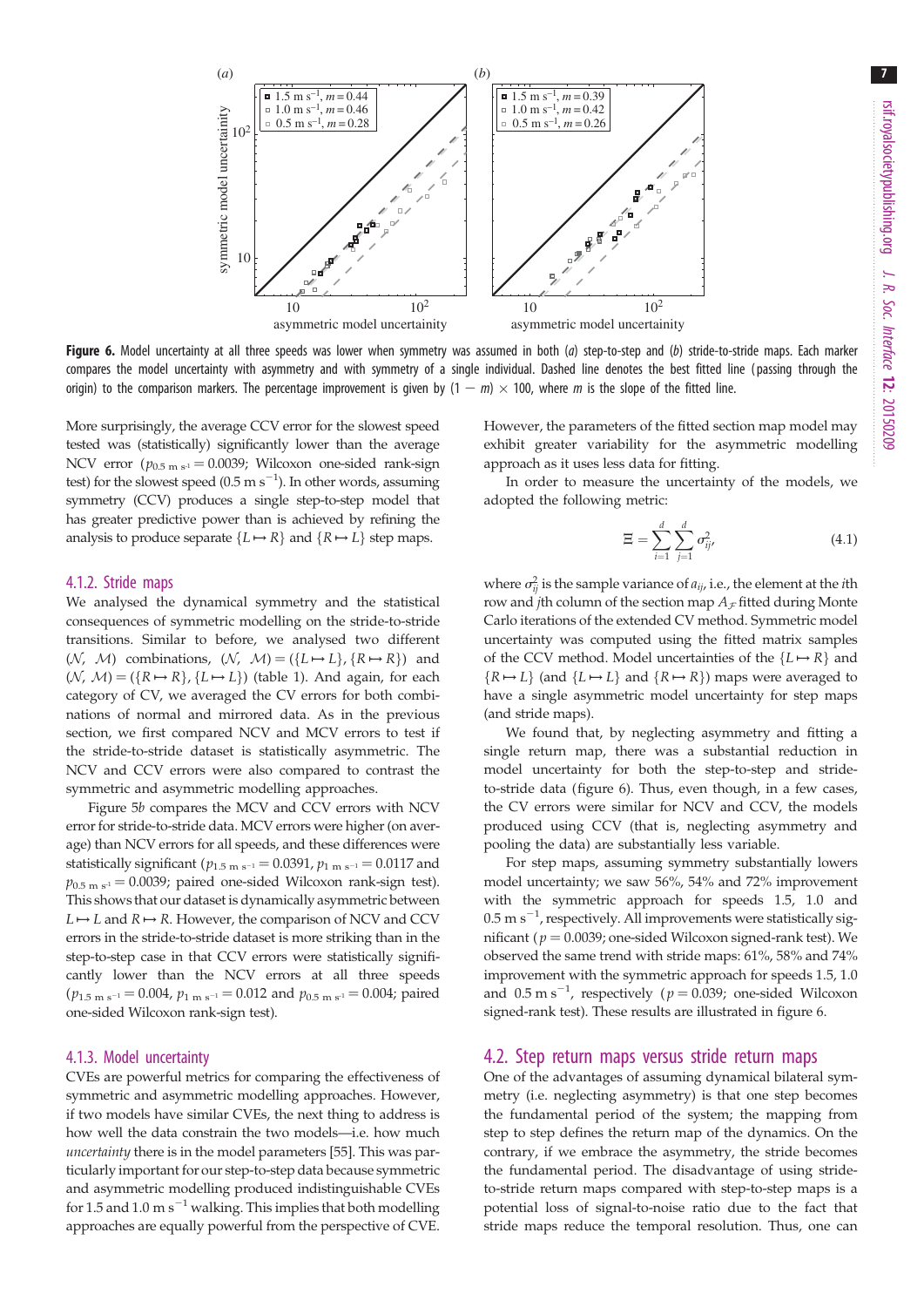8



Figure 7. Illustration of the CCV errors of step return maps and stride return maps. Each marker compares the CCV errors of step and stride return maps of a single individual. Dashed lines illustrate the best fitted lines ( passing through the origin) to the comparison markers with  $m$  being the associated slope of the line.

expect that stride-to-stride return maps would have lower predictive power in the CV setting.

In order to compare the predictive powers of step and stride return maps, we analysed the CVEs by assuming symmetry and fitting lumped return maps to both step and stride data. Specifically, we compared the CCV errors of step and stride data in our method. In order to estimate CCV error of the step/stride return map, we took the mean of the CCV errors of  $\{L \mapsto R\}$  and  $\{R \mapsto L\}/\{L \mapsto L\}$  and  $\{R \mapsto R\}.$ 

The results illustrated in figure 7 show that there is a dramatic signal-to-noise ratio loss with stride-to-stride return maps and that step-to-step return maps have more predictive power in the CV setting. CCV errors of stride return maps are significantly higher than the ones with step return maps: 79%, 87% and 31% more CV error with stride return maps for speeds 1.5, 1.0 and 0.5 m  $s^{-1}$ , respectively. The differences are statistically significant ( $p = 0.0039$ ; one-sided Wilcoxon signed-rank test).

### 5. Discussion

In this paper, we focused our attention on bilateral dynamic asymmetry in human walking. Specifically, we introduced a statistical framework based on applying CV techniques and fitting linearmaps to the data associated with the heel-strike events. Our statistical methods allowed us to examine the 'wrongness' and 'usefulness' of neglecting bilateral dynamic asymmetry.

We applied our methods to data obtained from eight different individuals walking at three different speeds. Based on the results obtained with this dataset, we observed that dynamical asymmetry in walking is significant and statistically distinguishable. These results underscore what several studies have previously observed on steady-state parameters [\[8,11](#page-8-0)–[13](#page-8-0),[23,24,27](#page-8-0)[,60](#page-9-0)].

Despite the existence of significant asymmetry, we show that ignoring this and modelling human walking dynamics as symmetric produces significantly more consistent models [\(figure 6](#page-6-0)). Moreover, the predictive power of these symmetric models is higher than (or at worst equal to) their asymmetric counterparts ([figure 5\)](#page-5-0). This shows that neglecting bilateral asymmetry—an inescapable characteristic of the human

form—not only provides modelling convenience but, more importantly, produces better models in terms of consistency and predictive power. It is not only acceptable to neglect asymmetry; in some cases, it is better.

One should also note that the slight differences between two 'symmetrically' placed sensors (e.g. load cells) can generate an appearance of asymmetry that is not related to the actual system. These asymmetries can both affect limit-cycle symmetry as well as introduce dynamical asymmetries. Fortunately, despite possible measurement asymmetries that would probably exacerbate asymmetries in modelling, a symmetric dynamic model was still preferable for our data. Another limitation to this study is that participants held their arms crossed while they walked on a treadmill, both of which can affect gait [\[61,62](#page-9-0)]. As instrumentation improves, the questions addressed in this paper can be revisited in unconstrained and/or overground walking and it would be interesting if walking were to be either more or less symmetric in those cases.

Even though we applied our methods to human walking data, they are directly applicable to a wide range of rhythmic dynamical systems in biology and robotics. Specifically, we are interested in behaviours that exhibit alternating (out of phase) gait patterns but are symmetric via reversing the left – right axis for half the stride. This class includes bipedal walking, running and sprinting [[63,64\]](#page-9-0); quadrupedal walking, trotting and pacing [[59,65](#page-9-0)]; hexapedal alternating tripod gait [[66,67\]](#page-9-0); and even swimming [[68,69\]](#page-9-0).

In the context of robotics, our methods can be used for diagnostics and calibration as symmetry is considered a desirable property in the design and development of robotic systems. Asymmetric robotic gaits can potentially increase energy expenditure, reduce performance and introduce a steering bias, hindering the control and operation of the robot. It may be possible to eliminate this steering bias by using existing gait adaptation methods [\[70,71](#page-9-0)], which, to date, requires external instrumentation and specialized arenas. However, our method relies on only internal kinematic measurements which are directly available in most robotic systems, and so perhaps the methods presented in this paper can be used to develop fast and effective calibration methods for field robotics.

On the biological side, there is scientific value in investigating dynamical symmetry across species. Models of biological locomotion can be decomposed into two components: the mechanics of the locomotion (plant) and the neural feedback (controller) [[72\]](#page-9-0). A 'less wrong' model of the plant provides better understanding of the controller, and vice versa [\[73,74](#page-9-0)]. The locomotor pattern of a behaving animal is the closed-loop interaction of the plant and controller. Investigating dynamical symmetry (or asymmetry) in the locomotor gait as well as symmetry (or asymmetry) of the kinematics allows us to better predict the structure of the corresponding neural controller.

With regard to human health in particular, our tools may be useful for understanding motor deficits during locomotion. Specifically, these methods provide an important extension to those that centre on kinematic symmetry and its relations to human physiology [\[4,10](#page-8-0)]. Individuals with damage to the musculoskeletal system or nervous system often use asymmetric kinematic walking patterns (e.g. amputees and stroke patients). The kinematic asymmetry can be in the amount of time standing on one leg versus the other, the extent of limb movements, or some combination. An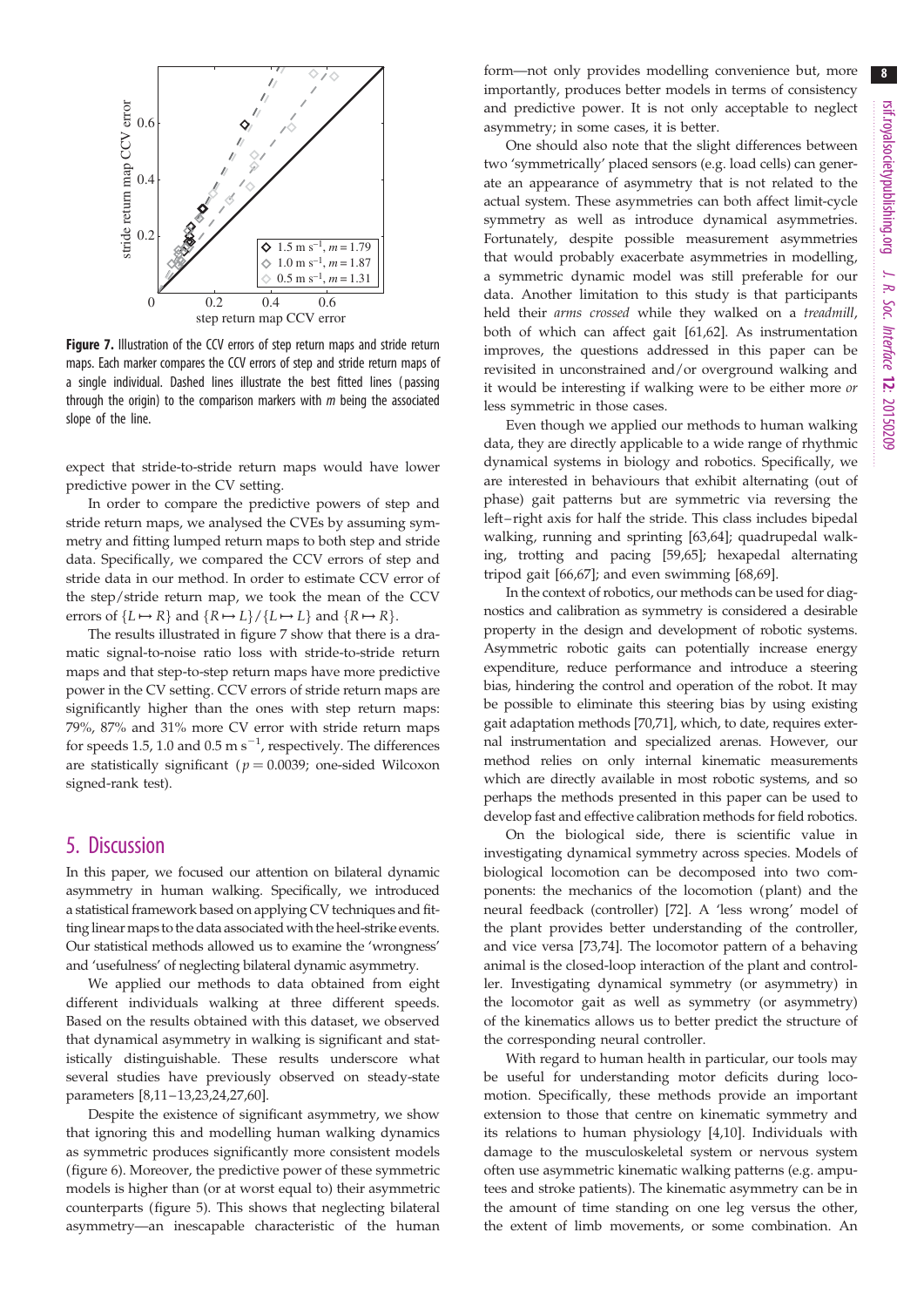<span id="page-8-0"></span>understanding of the underlying dynamical asymmetry (or even symmetry) in these cases would provide more information about the nature of the deficit, and perhaps suggest new targets for focusing rehabilitation treatments.

Finally, an interesting extension of our methods would be analysing dynamical asymmetry in gaits with categorically asymmetric steady-state kinematics, such as quadrupedal galloping and bounding. The steady-state limit-cycles of such gaits are obviously asymmetric, but the dynamics around those limit-cycles may be symmetric (enough).

Ethics. The Johns Hopkins Institutional Review Board approved all protocols and all subjects gave informed written consent prior to participation.

Data accessibility. The data and codes used for drafting this paper will be able to be accessed via<http://dx.doi.org/10.7281/T15Q4T12>. The data used in this paper are from the baseline walking portion in previous work by Long et al. [[75\]](#page-9-0).

Authors' contributions. M.M.A. developed the statistical tools, analysed and interpreted the data and drafted/revised the manuscript. S.S., M.S.M. and N.J.C. interpreted the data, and drafted/revised the manuscript. A.L. designed and performed the experiments, and revised the manuscript. A.J.B. designed the experiments, interpreted the data and revised the manuscript.

Competing interests. We declare we have no competing interests.

Funding. This material is based upon work supported by the National Science Foundation (NSF) under grants 0845749 and 1230493 to N.J.C. and by the National Institutes of Health (NIH) under grant R01-HD048741 to A.J.B.

Acknowledgements. We thank the reviewers for their insightful comments and suggestions.

## Endnote

<sup>1</sup>While the belts of the treadmill can be driven at different speeds, this study addresses bilateral symmetry, so both belts were driven at the same speed.

## **References**

- 1. Finnerty JR, Pang K, Burton P, Paulson D, Martindale MQ. 2004 Origins of bilateral symmetry: Hox and Dpp expression in a sea anemone. Science 304, 1335– 1337. [\(doi:10.1126/science.](http://dx.doi.org/10.1126/science.1091946) [1091946\)](http://dx.doi.org/10.1126/science.1091946)
- 2. Sadeghi H, Allard P, Prince F, Labelle H. 2000 Symmetry and limb dominance in able-bodied gait: a review. Gait Posture 12, 34 – 45. [\(doi:10.1016/](http://dx.doi.org/10.1016/S0966-6362(00)00070-9) [S0966-6362\(00\)00070-9\)](http://dx.doi.org/10.1016/S0966-6362(00)00070-9)
- 3. Hsiao-Wecksler ET, Polk JD, Rosengren KS, Sosnoff JJ, Hong S. 2010 A review of new analytic techniques for quantifying symmetry in locomotion. Symmetry 2, 1135–1155. [\(doi:10.3390/sym2021135](http://dx.doi.org/10.3390/sym2021135))
- 4. Finley JM, Bastian AJ, Gottschall JS. 2013 Learning to be economical: the energy cost of walking tracks motor adaptation. J. Physiol. 591, 1081 – 1095. [\(doi:10.1113/jphysiol.2012.245506\)](http://dx.doi.org/10.1113/jphysiol.2012.245506)
- 5. Lai K-A, Lin C-J, Jou I, Su F-C 2001 Gait analysis after total hip arthroplasty with leg-length equalization in women with unilateral congenital complete dislocation of the hip - comparison with untreated patients. J. Orthop. Res. **19**, 1147-1152. [\(doi:10.1016/S0736-0266\(01\)00032-8](http://dx.doi.org/10.1016/S0736-0266(01)00032-8))
- 6. Mattes SJ, Martin PE, Royer TD. 2000 Walking symmetry and energy cost in persons with unilateral transtibial amputations: matching prosthetic and intact limb inertial properties. Arch. Phys. Med. Rehabil. 81, 561– 568. [\(doi:10.1016/](http://dx.doi.org/10.1016/S0003-9993(00)90035-2) [S0003-9993\(00\)90035-2\)](http://dx.doi.org/10.1016/S0003-9993(00)90035-2)
- 7. Hannah R, Morrison J, Chapman A. 1984 Kinematic symmetry of the lower limbs. Arch. Phys. Med. Rehabil. 65, 155– 158.
- 8. Forczek W, Staszkiewicz R. 2012 An evaluation of symmetry in the lower limb joints during the ablebodied gait of women and men. J. Hum. Kinet. 35, 47 – 57. ([doi:10.2478/v10078-012-0078-5\)](http://dx.doi.org/10.2478/v10078-012-0078-5)
- 9. Karamanidis K, Arampatzis A, Bruggemann GP. 2003 Symmetry and reproducibility of kinematic parameters during various running techniques. Med. Sci. Sports Exerc. 35, 1009 - 1016. [\(doi:10.1249/01.](http://dx.doi.org/10.1249/01.MSS.0000069337.49567.F0) [MSS.0000069337.49567.F0\)](http://dx.doi.org/10.1249/01.MSS.0000069337.49567.F0)
- 10. Reisman DS, Wityk R, Silver K, Bastian AJ. 2007 Locomotor adaptation on a split-belt treadmill can improve walking symmetry post-stroke. Brain 130, 1861–1872. [\(doi:10.1093/brain/awm035\)](http://dx.doi.org/10.1093/brain/awm035)
- 11. Stefanyshyn DJ, Engsberg JR. 1994 Right to left differences in the ankle joint complex range of motion. Med. Sci. Sports Exerc. 26, 551-555. [\(doi:10.1249/00005768-199405000-00005\)](http://dx.doi.org/10.1249/00005768-199405000-00005)
- 12. Gundersen LA, Valle DR, Barr AE, Danoff JV, Stanhope SJ, Snyder-Mackler L. 1989 Bilateral analysis of the knee and ankle during gait: an examination of the relationship between lateral dominance and symmetry. Phys. Ther. **69**, 640 - 650.
- 13. Law H. 1987 Microcomputer-based low-cost method for measurement of spatial and temporal parameters of gait. J. Biomed. Eng. 9, 115 – 120. [\(doi:10.1016/0141-5425\(87\)90021-5](http://dx.doi.org/10.1016/0141-5425(87)90021-5))
- 14. Chodera J, Levell R. 1973 Footprint patterns during walking. In Perspectives in biomedical engineering (ed. RM Kenedi), pp. 81 – 90. Baltimore, MD: University Park Press.
- 15. Chodera J. 1974 Analysis of gait from footprints. Physiotherapy 60, 179.
- 16. Hamill J, Bates B, Knutzen K. 1984 Ground reaction force symmetry during walking and running. Res. Q. Exerc. Sport 55, 289– 293. ([doi:10.1080/](http://dx.doi.org/10.1080/02701367.1984.10609367) [02701367.1984.10609367\)](http://dx.doi.org/10.1080/02701367.1984.10609367)
- 17. Menard MR, McBride ME, Sanderson DJ, Murray DD. 1992 Comparative biomechanical analysis of energystoring prosthetic feet. Arch. Phys. Med. Rehabil. 73, 451–458.
- 18. Van der Straaten J, Scholton P. 1978 Symmetry and periodicity in gait patterns of normal and hemiplegic children. In Biomechanics VI: Proc. Sixth Int. Congress of Biomechanics, Copenhagen, Denmark, vol. 1, p. 287. Baltimore, MD: University Park Press.
- 19. Herzog W, Nigg BM, Read LJ, Olsson E. 1989 Asymmetries in ground reaction force patterns in normal human gait. Med. Sci. Sports Exerc. 21. 110–114. ([doi:10.1249/00005768-198902000-00020](http://dx.doi.org/10.1249/00005768-198902000-00020))
- 20. Carlsöö S, Dahlöf A, Holm J. 1973 Kinetic analysis of the gait in patients with hemiparesis and in patients with intermittent claudication. Scand. J. Rehabil. Med. 6, 166– 179.
- 21. Arsenault A, Winter D, Marteniuk R. 1986 Is there a 'normal' profile of EMG activity in gait? Med. Biol. Eng. Comput. 24, 337–343. ([doi:10.1007/BF02442685\)](http://dx.doi.org/10.1007/BF02442685)
- 22. Marks M, Hirschberg GG. 1958 Analysis of the hemiplegic gait. Ann. NY Acad. Sci. 74, 59-77. ([doi:10.1111/j.1749-6632.1958.tb39532.x\)](http://dx.doi.org/10.1111/j.1749-6632.1958.tb39532.x)
- 23. Õunpuu S, Winter DA. 1989 Bilateral electromyographical analysis of the lower limbs during walking in normal adults. Electroencephalogr. Clin. Neurophysiol. 72, 429– 438. [\(doi:10.1016/0013-4694\(89\)90048-5](http://dx.doi.org/10.1016/0013-4694(89)90048-5))
- 24. Damholt V, Termansen N. 1978 Asymmetry of plantar flexion strength in the foot. Acta Orthop. 49, 215 – 219. [\(doi:10.3109/17453677809005754](http://dx.doi.org/10.3109/17453677809005754))
- 25. Balakrishan S, Thornton-Trump A. 1982 Integral parameters in human locomotion. In Proc. 2nd Biannual Conf. of the Canadian Society for Biomechanics, Kingston, Ontario, 31 August – 3 September 1982, pp. 12– 13. Ottawa, Ontario: Canadian Society for Biomechanics.
- 26. Vaughan CL. 1996 Are joint torques the Holy Grail of human gait analysis? Hum. Movement Sci. 15, 423– 443. [\(doi:10.1016/0167-9457\(96\)00009-7](http://dx.doi.org/10.1016/0167-9457(96)00009-7))
- 27. Lathrop-Lambach RL, Asay JL, Jamison ST, Pan X, Schmitt LC, Blazek K, Siston RA, Andriacchi TP, Chaudhari AMW. 2014 Evidence for joint moment asymmetry in healthy populations during gait. Gait Posture 40, 526– 31. ([doi:10.1016/j.gaitpost.2014.](http://dx.doi.org/10.1016/j.gaitpost.2014.06.010) [06.010](http://dx.doi.org/10.1016/j.gaitpost.2014.06.010))
- 28. Crowe A, Schiereck P, De Boer R, Keessen W. 1995 Characterization of human gait by means of body center of mass oscillations derived from ground reaction forces. IEEE Trans. Biomed. Eng. 42. 293– 303. [\(doi:10.1109/10.364516](http://dx.doi.org/10.1109/10.364516))
- 29. Crowe A, Schiereck P, de Boer R, Keessen W. 1993 Characterization of gait of young adult females by means of body centre of mass oscillations derived